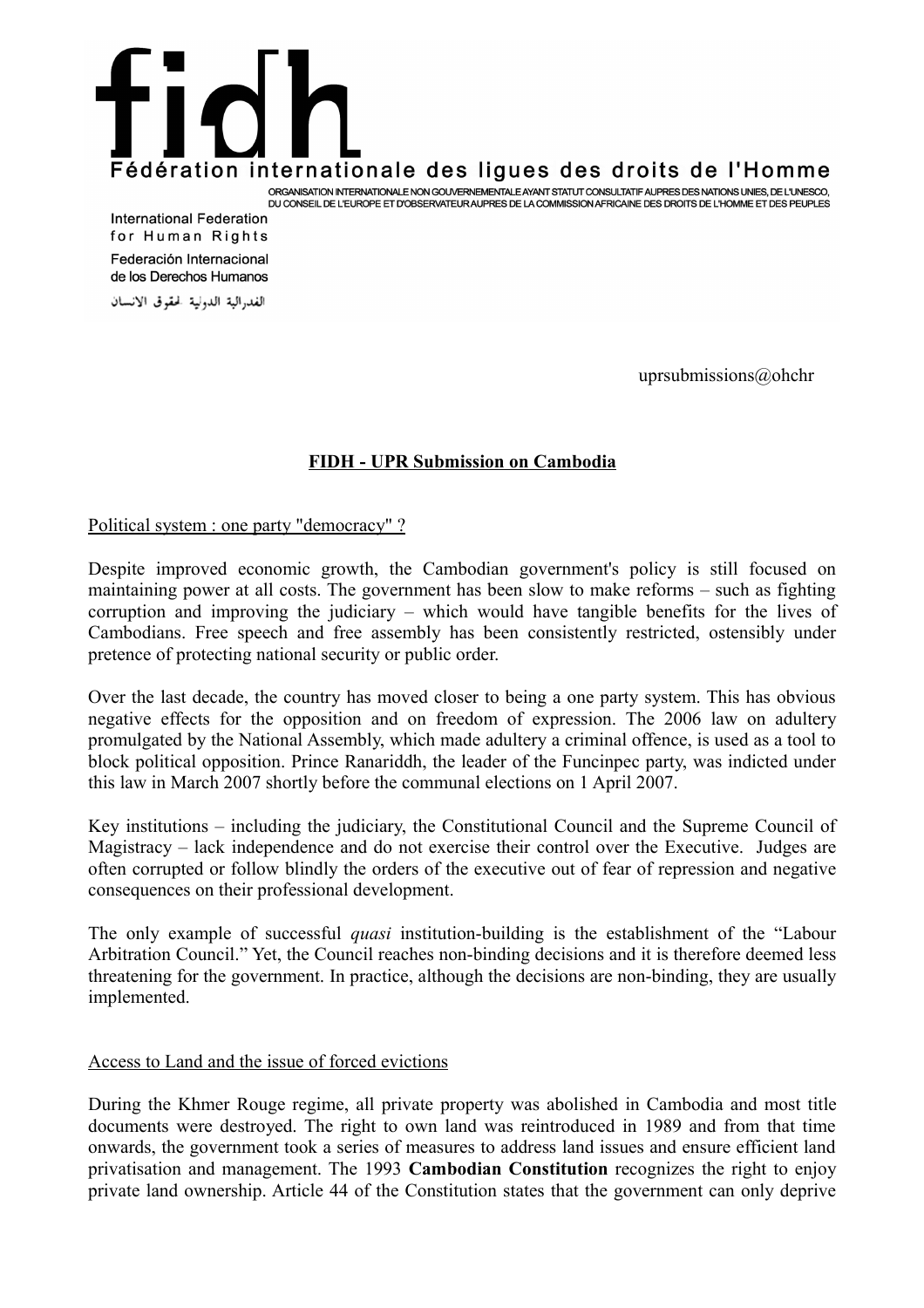someone of his/her property for "public interest" purposes and requires that the government pay victims a fair and just compensation. The **2001 Land Law** provides significant new tenure rights for the poor. It grants the right to apply for a land ownership title to occupiers of land whose peaceful and uncontested occupation exceeds five years (art. 38) and prohibits deprivation of ownership without due process. The Land Law sets forth the different legal regimes of private ownership (individual, collective, undivided and co-ownership). These regimes vary in accordance with "the requirements of the Cambodian society".

The first forced evictions carried out by the Municipality of Phnom Penh for the construction of infrastructure or city beautification projects accompanied the development of squatter settlements in Phnom Penh between 1990 and 1996. Since 1992, the number of households living in informal settlements has rapidly increased. Evicted families rarely have been given compensation or resettlement options. Evictions often have been initiated by private investors/developers on land occupied by households who could provide some form of documentation. Most of the households have purchase contracts but no recognised title. Many residents have lost their land despite having evidence they had uncontested occupation of the land for more than five years – meaning they had valid claims to the property under the Land Law.

Land grabbing has worsened over the last two years with the issuance of more economic land concessions. The new Sub-Decree on Economic Land Concession (ELCs) of December 2005 an ambiguous legal text, has led to additional pressure on small landholders. It is a conglomeration of well-intentioned principles that are supposed to be implemented by a complicated network of mechanisms for which seemingly competent institutions do not exist. The sub-decree has further exacerbated the problem of the already weak mechanisms of land regulations and protections that existed before.

Blatantly ignoring the land law which limits the size of concessions to 10,000 hectares, the government has granted to companies concessions of more than 100,000 hectares. It became apparent during the mission that large populations, *i.e.*, those who have no means to resist, are losing their land possessions and are relocated to places to live under despicable circumstances without access to the most basic services.

FIDH has documented series of serious human rights violations related to the illegal practice of forced evictions. For example, Community leaders who are directly involved in land conflicts that led to repression and attacks on their rights to freedom of expression and assembly. The living conditions in the relocation sites are bleak. The recent evictions bear striking similarities, which include:

- Riot police armed with guns, shock batons, tear gas and shields cordon off the eviction sites before dawn to bar human rights monitors, UN observers and journalists. Police often uses or threatens to use unnecessary or excessive force to remove residents and tear down their homes.

- Affected communities are not adequately informed or consulted about the pending evictions, nor are they provided due process or adequate legal assistance.

- Compensation, if offered, is far below the market value of the properties that communities are vacating. Resettlement sites, typically located in remote, undeveloped areas far from the city centre, rarely provide basic government services.

# The muzzling of human rights defenders, in particular on land related issues

Impunity in Cambodia remains a grave concern. Several attacks against human rights defenders, local activists and community as well as trade union leaders go unpunished; The authorities seem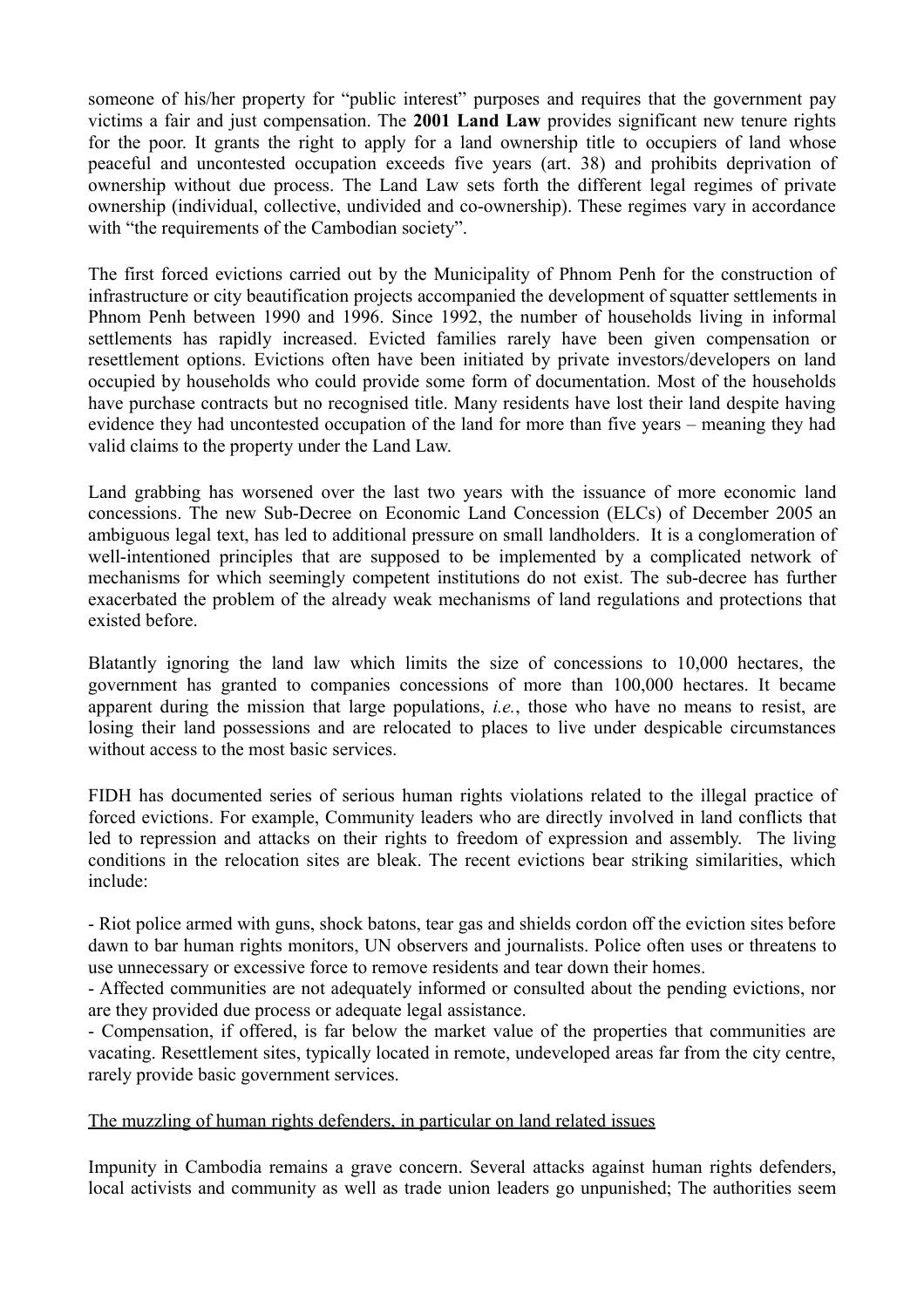unwilling to conduct proper and impartial investigations and bring to justice those responsible.

On July 4, 2007, Mr. **Seng Sarorn**, a member of the « Culture and Environment Preservation Association » (CEPA), an activist for ADHOC human rights NGO, and a leader of the community of Sre Kor village (Stung Treng province), was shot dead by an unknown person while at home with his wife. Mr. Seng Sarorn actively encouraged people in his community to protest about forestry, fishery, and land-grabbing issues. Recently, Mr. Sarorn had also been involved in protests demanding that a company named Sal Sophea Pheanich give the State's forestry land it had illegally acquired back to the poor people of the community. Although the provincial Military Police arrived at the crime scene immediately after the killing, an improper investigation was conducted.

Similar to communities, NGOs and journalists working on land issues, trade union leaders are also challenging, through peaceful and legal means, powerful economic interests. They may as a consequence suffer severe repression. On 24 February 2007 Mr. Hy Vuthy, President of the Free Trade Union of Workers in the Kingdom of Cambodia (FTUWKC) at the Suntex garment factory, was shot dead while riding his motorbike home after finishing his night shift at the Suntex factory in Phnom Penh's Dangkao district. Mr. Vuthy is the third FTUWKC official to be killed in three years. Mr. Chea Vichea, the Union's President, was shot dead in January 2004. In May 2004, Ros Sovannareth, the FTUWKC President at the Trinunggal Komara factory, was murdered.

Mr. Sok Sam Oeun and Mr. Born Samnang were arrested and detained in PJ prison for the death of Mr. Chea Vichea , President of the Free Trade Union of the Workers of the Kingdom of Cambodia (FTUWKC) and who was shot dead on 22 January 2004. Their trial marred with irregularities, Mr. Sok and Mr. Born were found guilty of murder on 1August 2005 and were sentenced by the Phnom Penh Municipal Court to 20 years imprisonment and a fine. In 2007, their appeal against their convictions was heard by the Court of Appeal. The Prosecutor, in his concluding statement at the hearing, acknowledged there were gaps in the original police investigation and recommended the Court conduct additional investigation to find the truth. However, the court upheld their convictions. The Court of Appeal verdict was denounced by the UN Secretary-General's Special Representative for Human Rights in Cambodia, who again used the term "grave injustice". The two men were released earlier this year following active international mobilisation.

#### Extraordinary Chambers :

After lengthy negotiations between the United Nations and the Cambodian Government, the Extraordinary Chambers became operational in November 2005. Their jurisdiction enabling them to try the top Khmer Rouge leaders led to the investigation and arrest of five leaders of a regime (Kaing Guek Eav, alias Duch, former director of the S21 detention centre; Nuon Chea former righthand man to Pol Pot; Ieng Sary, former minister of foreign affairs; Ieng Thirith, former minister of social affairs, and Khieu Samphan, former president of the state presidium of Cambodia), that caused the death of over three million victims between 1975 and 1979. The International Federation for Human Rights (FIDH) and its member organisations in Cambodia, the Cambodian Human Rights and Development Association (ADHOC) and the Cambodian League for the Promotion and Defense of Human Rights (LICADHO), welcome the opening of the first trial of the Extraordinary Chambers in the Courts of Cambodia (ECCC) against Kaing Guek Eav, alias 'Duch', on March 30 2009.

Through this first trial, concerning Case 001, the ECCC should establish and strictly apply the principles of fair and independent justice. FIDH welcomes the significant progress that the ECCC has made towards to this goal, and acknowledge the efforts the Court has made to make the trial a success.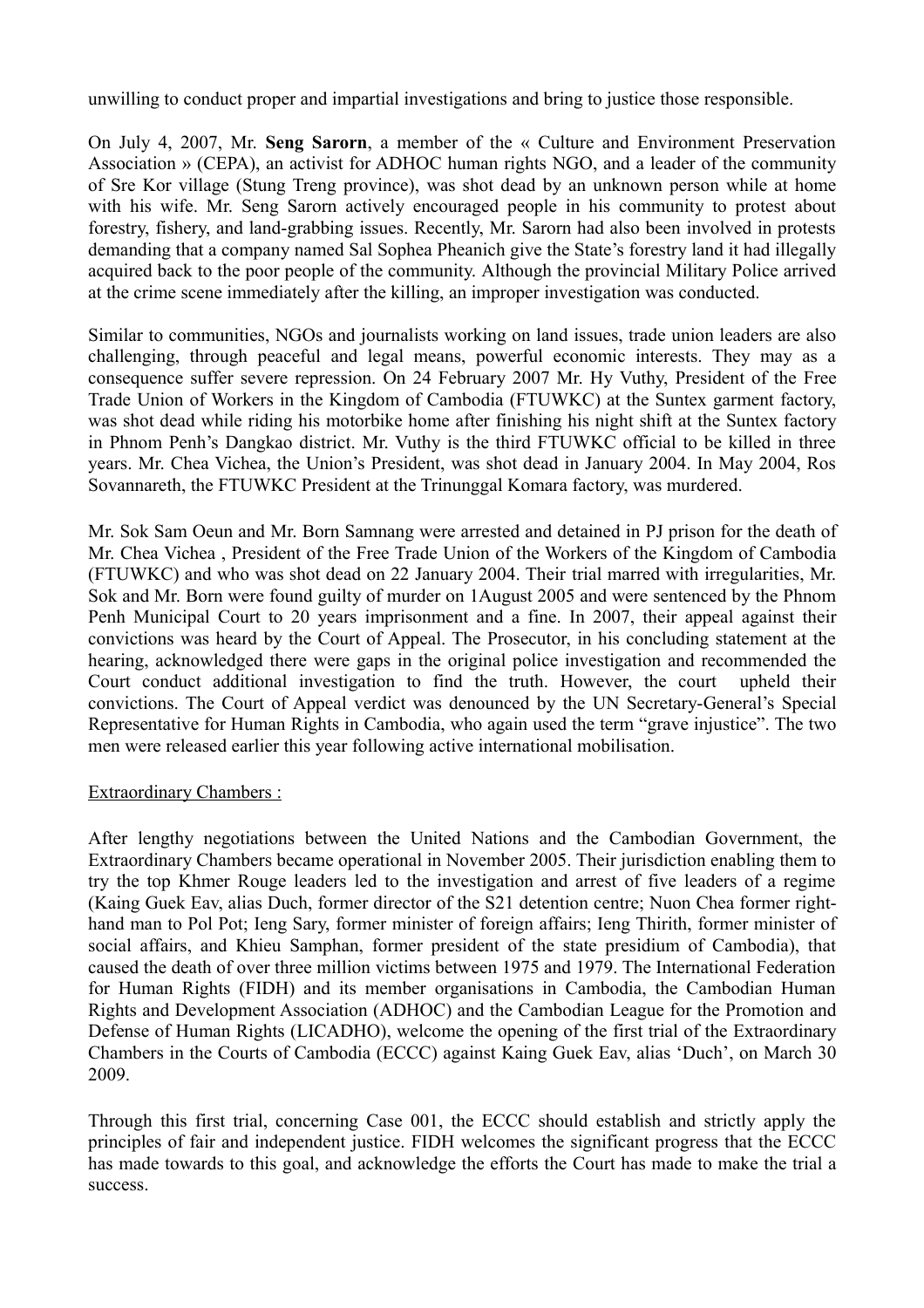However, FIDH is concerned that since its establishment in 2006, the ECCC has faced persistent allegations of corruption and political interference. Furthermore, although the ECCC is the first international criminal jurisdiction to recognise the rights of victims to participate as civil parties, the ECCC has in practice undermined the rights originally accorded to victims. The latest example of these restrictions, is the ECCC's revision of the Internal Rules in March 2009, which removed the right of Civil Parties to directly address the Court, and maintained restrictive deadlines on victims applications to join the trial as Civil Parties, limited their appeal rights, limited their right to choose their own lawyers, and prohibited victims, or their legal representatives, from making opening statements at the start of the trial. The Internal Rules are increasingly restricting victims' rights and demonstrate a concerning tendency by the ECCC to narrow the role of victims in this Tribunal. A second trial, concerning Case 002, will take place at a later stage, against four senior leaders of the Khmer rouge regime, NUON Chea, IENG Sary, IENG Thirith, and KHIEU Samphan. FIDH, ADHOC and LICADHO hope that these trials will finally ensure that Cambodian people see fair justice for the crimes committed during the Khmer Rouge regime.

The ECCC is providing a first-ever opportunity, in the history of international criminal justice, for victims of crimes to participate in trial proceedings as civil parties. However, very few victims demands have been accepted up to date as civil parties and have been awarded the right to address the court directly. FIDH encouraged the creation of the Victims Unit which became operational in November 2007. Our Organisation is very concerned about the lack of resources for this Unit, which, for this reason, may not be able to carry out its unique and innovative mandate. FIDH regrets that the supplementary budget proposed by the Extraordinary Chambers for approval by the United Nations does not request for additional resources for the Victims Unit, which is sorely short of funds considering the scope and importance of its mandate.

## Conclusions and Recommendations

FIDH expresses its fear that the ruling elite uses the instruments of the state for personal enrichment with deplorable consequences for the already marginalised populations. No strong institutions exist that could remedy the disastrous impact on economic and social rights of the massive and inequitable land "redistribution process". Challenges and criticism to executive power are often met with intimidation, prosecution, imprisonment and violence towards those who represent the dispossessed. The judiciary is incapable or unwilling to protect the citizens of Cambodia against arbitrary policies and systematic human rights violations. The ECCC could set an example for the fight against impunity in Cambodia and the right of Cambodians to justice and true.

Consequently FIDH calls upon the Royal Government of Cambodia :

# *General recommendations :*

1. To ensure adoption as soon as possible of the eight fundamental laws recommended by the Consultative Group, in the aftermath of the Paris Agreement, and to ensure that the laws are in full compliance with Cambodia's international obligations in the field of human rights, and more specifically ensuring:

- Respect for Article 19 and 21 of the ICCPR.

- Respect for the UN Basic principles on the independence

of the judiciary and on the role of lawyers.

2. To fully implement the recommendations made by various UN treaty bodies and special mechanisms, in particular those of the Special Rapporteur and of the previous Special Representatives of the UN Secretary General on the situation of human rights in Cambodia, in particular those regarding impunity and the building of democratic institutions.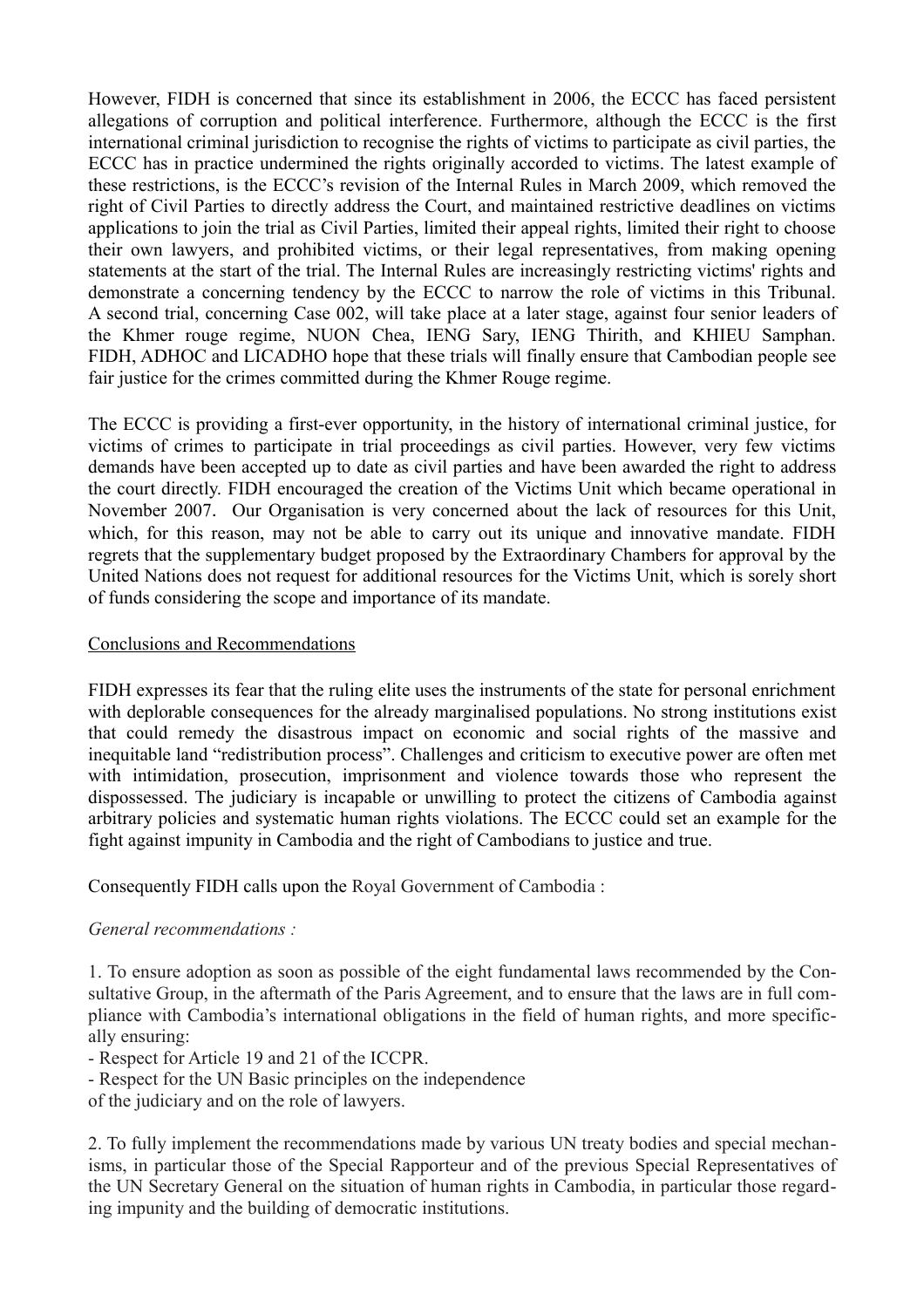3. to set up an independent human rights commission, in keeping with the Paris Principles.

# *On freedom of expression and assembly*

1. To immediately stop using disinformation and incitement charges to curb freedom of expression.

2. Put an end to impunity for acts of repression against community leaders, journalists and human rights defenders reporting on forced evictions or supporting evicted communities, as well as trade unionists

3. Adopt the draft law on public assembly only if it is full conformity with international human rights standards and cannot be not used to restrain freedom of assembly in violation of Article 21 of the ICCPR

4. To conform with the UN declaration on human rights defenders of 1998 – in particular its Articles 5 and 6, as well as international human rights instruments ratified by Cambodia, in particular Articles 19 and 21 of the ICCPR and the ILO Conventions

## *Regarding in particular the grave issue of forced evictions:*

1. Enshrine the right to housing in domestic legislation and expressly prohibit forced evictions as a principle; only very limited exceptions should be admitted, in conformity with the ICESCR. Such legislation should notably include:

- the right of residents affected by the projects to be effectively and meaningfully consulted on the project involving their eviction and to be informed timely of the proposed eviction,

- effective legal remedies,

- legal aid for needy parties seeking redress from court,

- a clear prohibition of eviction and demolition as long as disputes between the residents and the real estate company are not settled,

- adequate compensation of evicted residents,

- sanctions in case of forced evictions carried out, without appropriate safeguards, by state agents or private persons or bodies.

Such legal framework should also be in conformity with the *Basic principles and guidelines on development-based evictions and displacement* presented by the UN Special Rapporteur on adequate housing as a component of the right to an adequate standard of living.

2. Establish a meaningful and well-funded welfare housing program in order to ensure full respect of Article 11 combined with Article 2.1 of the ICESCR, which oblige States to use "all appropriate means" to promote the right to adequate housing. As stated by the UN Committee on Economic, Social and Cultural Rights, "the State party must take all appropriate measures, to the maximum of its available resources, to ensure that adequate alternative housing, resettlement or access to productive land, as the case may be, is available,"

3. Immediately suspend all forced evictions until such time as it adopts a comprehensive national housing and resettlement policy in accordance with its national and international human rights obligations.

4. Ensure that legal provisions are enforced against State agents or third parties who carry out forced evictions,